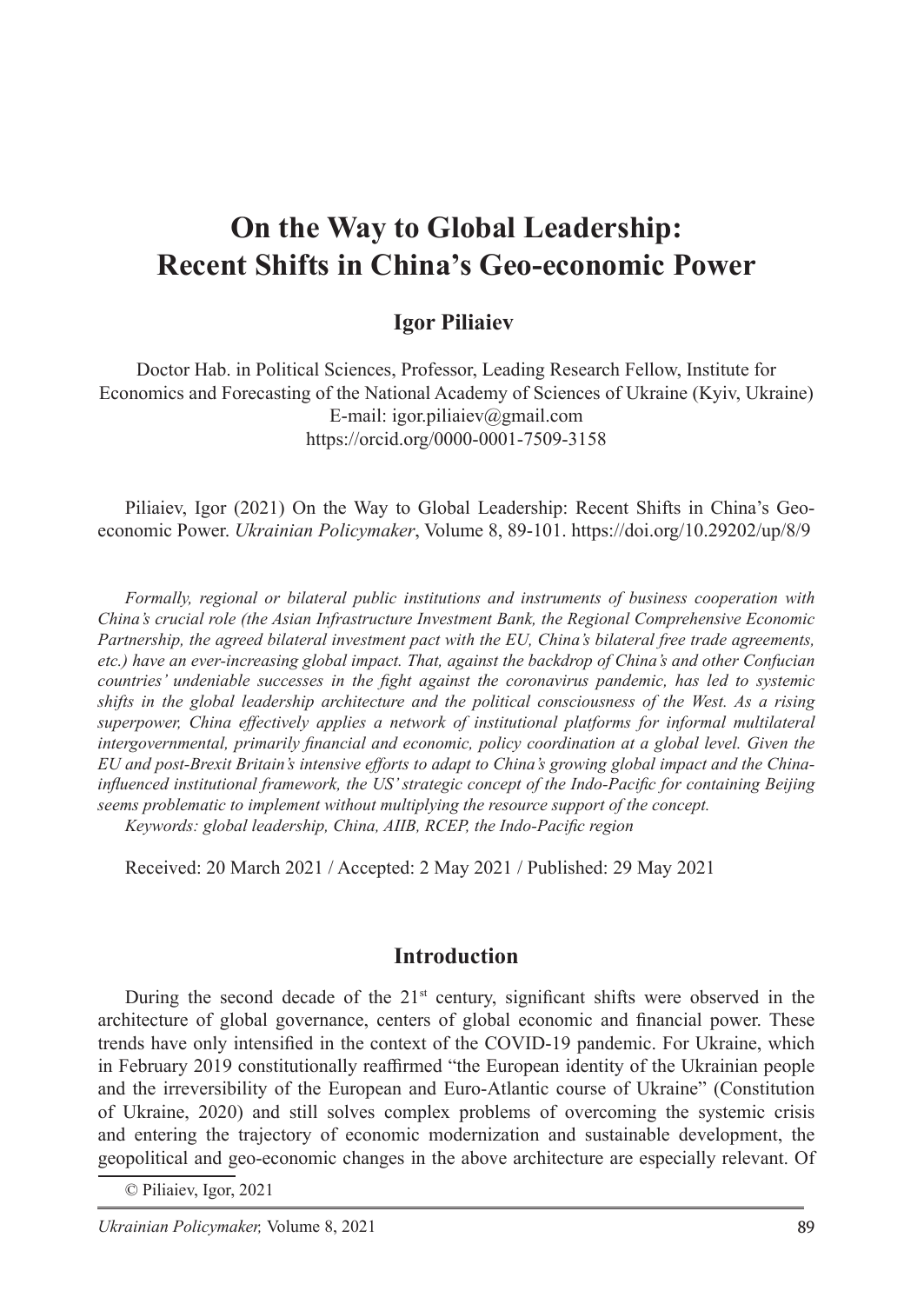particular interest in this regard is the study of the dynamics of the "soft power" of the world's leading actors in the context of current global challenges.

In fact, we are currently witnessing the shadow of a new global "Cold War" based, like the previous one, on the deep ideological and economic split between the two world superpowers – this time, the USA and China. Alarming trends in socio-cultural dynamics, in particular polarization and fragmentation of Western liberal society, have sharply exacerbated against the backdrop of the current economic collapse caused by the coronavirus pandemic, the fiasco of many national health systems, and riots in the United States and Western Europe associated with criticism of identity politics. The pandemic global political stress has testified that countries with weak state capacity and low levels of liquid reserves or poor leadership will be set for stagnation. To handle the crisis successfully, countries need effective government and adequate resources, a great deal of social consensus, and competent leaders who inspire trust.

We shall analyze the recent shifts in the global leadership architecture caused by China's geo-economic and soft power efforts through the interdisciplinary approach. The author is a supporter, foremost, of qualitative analysis in the extraction of humanitarian knowledge, reflecting the importance of the category of quality and reflection in the cognition of society. Simultaneously, the qualitative reflexive analysis in our study will be properly reinforced and complemented by examining available statistics, empirical data, and their factual analysis.

### **Main Text**

Since the beginning of the  $21<sup>st</sup>$  century, against the background of the weakening global role of the IMF and the World Bank, China's financial and instrumental capabilities have increased significantly (Jacques, 2012: 480). However, opinions among scholars worldwide about the proper motivation and implications of China's predominantly economic initiatives and projects of the macro-regional, transcontinental and global nature differ significantly as well.

For example, political scientists Eric Helleiner and Hongying Wang from the University of Waterloo in Canada consider that China seems to be trying both to challenge and strengthen the existing global economic order (Helleiner & Wang, 2018). Instead, according to sociologist Salvatore Babones (University of Sydney, Australia), political scientists John Åberg (Malmö University, Sweden) and Obert Hodzi (the University of Liverpool, Great Britain), the PRC's role in global economic governance is primarily characterized by "Business as Usual" behavior, so that while representing a regional challenge to the historical role of Japan, the China model is not so revolutionary as many scholars and experts suppose (Babones, Åberg, & Hodzi, 2020). However, according to Singaporean political economist Hong Yu, China "is determined to reshape the world order rather than be shaped by the changing world" (Yu, 2017: 356).

*China's recent geostrategic successes and major breakthroughs* in the context of global competition with the United States and, wider, with the West include:

#### **1.** The apparent gaining by the Asian Infrastructure Investment Bank (AIIB),<sup>1</sup> **initiated, controlled and actually controlled by China, the character of a leading**

<sup>&</sup>lt;sup>1</sup> The AIIB's authorized capital amounts \$100 billion with almost \$30 billion invested by China. The latter collects 30.34% of stake and 26.06% of voting rights that makes China the largest shareholder and the crucial voter (capable to control any strategic decision) in the bank, followed by India, Russia, Germany, Australia, and South Korea. For comparison, even after the 2010-2015 vote-sharing reform, China has only 6.16% of the vote in the IMF (while the US with its share of 16.51% has the veto power), and in the Asian Development Bank (ADB) – 6.45% of the vote compared to Japan's 15.62% and the US' 15.51% both having the veto power.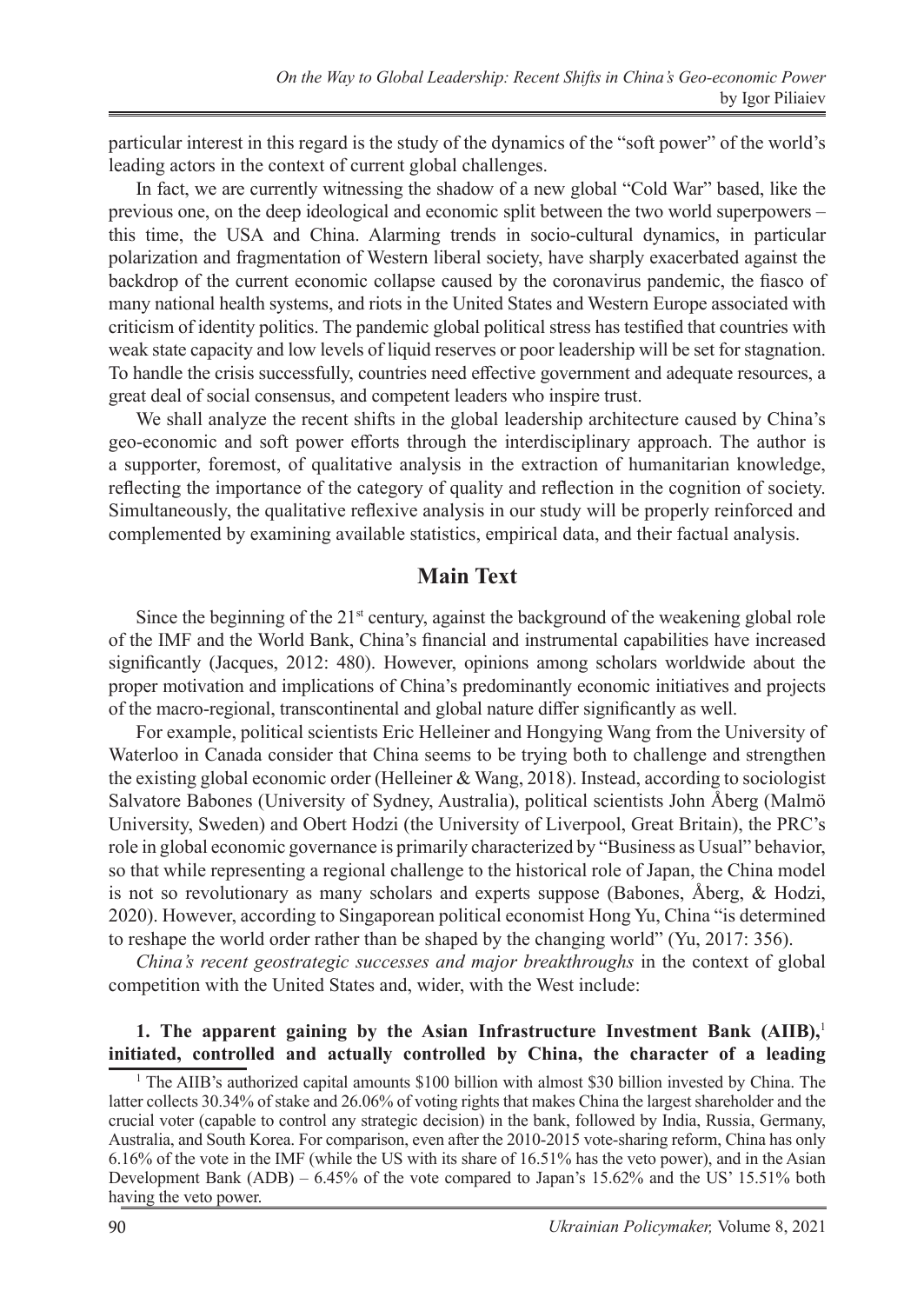**multilateral financial institution at the global level**, a real competitor to the International Monetary Fund (IMF) and the International Bank for Reconstruction and Development (IBRD) in the struggle for global financial leadership. After the dynamic expansion during 2015-2016 of the bank's membership at the expense of leading Western states (except the United States and Japan), for 2017-2020 such influential countries in respective regions joined AIIB as Algeria (December 27, 2019), Belgium (January 10, 2019), Brazil (November 2, 2020), Canada (March 19, 2018), Hungary (June 16, 2017), Spain (December 15, 2017), Uruguay (April 28, 2020), and as regional members – Iran (January 16, 2017), Malaysia (May 27, 2017) and Bahrain (August 24, 2018), thus bringing the number of AIIB non-regional member states to 39, regional (from Asia and Oceania) members – to 46, the total number of full members – to 85, and with prospective members (among which, there are, in particular, Kuwait, Kenya, Morocco, Tunisia, South Africa, Argentina, Venezuela, Peru, Chile) – up to 103 (Asian Infrastructure Investment Bank, 2021).

It is characteristic that among AIIB's 84 governors, 67 are national heads of finance, central banks, or treasuries of their countries, 25 of whom combine responsibility for finance and economics (economic development) in national governments. However, it is noteworthy that governors from 12 AIIB member states are national ministers of economy and/or development, including those from Azerbaijan, Kazakhstan, Tajikistan, Uzbekistan, the United Arab Emirates, Pakistan, and some European donor countries: Denmark, Spain, Norway, Switzerland. A few states are represented at the board of governors by deputy prime ministers and assistants to the national president, including influential member states such as Germany, Russia, the Republic of Korea, and Singapore.<sup>2</sup> That reflects the perception of AIIB by many member states as a multilateral development bank and as a new institutional center for geostrategic decision-making as an institutional platform for informal multilateral intergovernmental coordination of financial and economic policies, especially with Beijing as a new global financial center.

Despite the ABII's membership of most major Western powers, China's leading role, diplomatic and geopolitical influence in this institution underscores the fact that no country that diplomatically recognizes Taiwan has gained membership in AIIB. Instead, Taiwan still has the status of a regional founding member of ADB, and the island states of Nauru, Palau, and Tuvalu, which have diplomatic relations with Taiwan, are the ADB regional members and have access to the bank's credit resources for development and infrastructure needs. Notably, however, the Solomon Islands and Kiribati, while remaining members of ADB, have recently switched their diplomatic relations from Taiwan to China. This indicates their probable intention to become ABII prospective members as well.

Meanwhile, in terms of share in the global GDP, 103 AIIB member countries (due to the absence of the United States and Japan) are still inferior to 68 ADB member countries (Cook, 2019).

**2. Founding on November 15, 2020, also at the initiative and under the actual leadership of China, within the framework of the Hanoi Regional Comprehensive Economic Partnership Agreement (further – RCEP), the world's largest free trade area**  (2.2 billion people, or 30% of the world population, and the aggregated GDP of \$ 26.2 trillion in 2020) (Tani, 2020) with 10 ASEAN countries and their strategic economic partners – China, South Korea, Japan, Australia, and New Zealand. The agreement, signed as a result of 8 years

 $2$  As of February 25, 2021.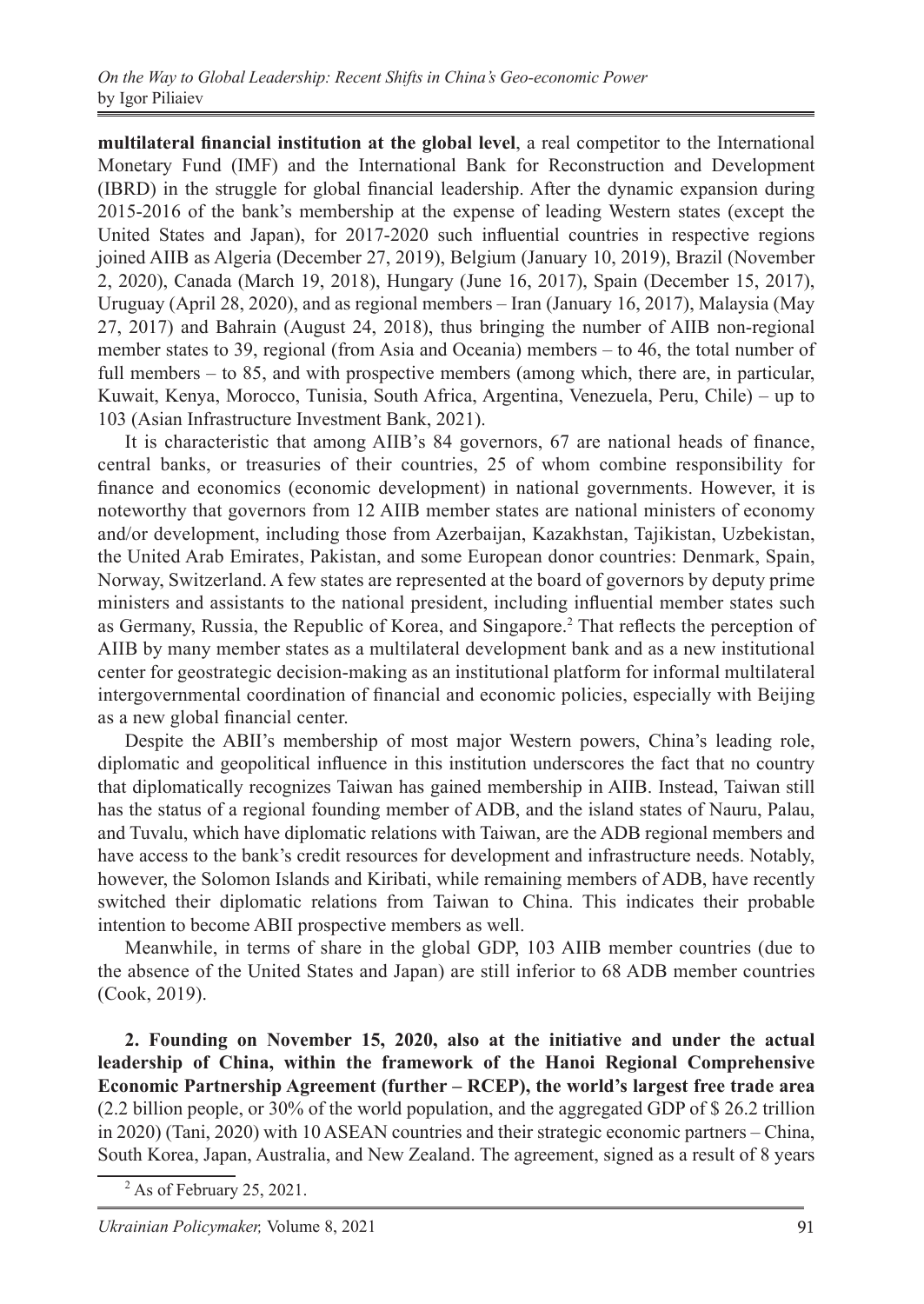of multilateral negotiations, will enter into force 60 days after ratification by at least 6 ASEAN signatory states and three non-ASEAN signatory states.

Beijing initiated RCEP in 2012 to counter another free trade area, the Trans-Pacific Partnership (TPP), which was then initiated and actively supported by US President Obama's administration and the US Democratic Party. From the very beginning, the TTP project excluded China as the main US geopolitical and geo-economic rival in the region. However, in January 2017, the newly elected US President Donald Trump withdrew his country from the TPP agreement. Since then, the RCEP project has become China's main tool for countering US efforts to curb the region's trade with Beijing.

It is expected that within 20 years after the agreement's entry into force, about 90% of import tariffs between the signatory countries will be abolished (Zhou, 2020). The RCEP introduces common rules for trade, e-commerce, and intellectual property. Uniform rules of origin will help facilitate international supply chains and reduce export costs within the new bloc.

The RCEP is the first multilateral free trade agreement to simultaneously embrace China, Japan, and the Republic of Korea, East Asia's most powerful economies. In the  $21<sup>st</sup>$ century, these countries have repeatedly spoken of their intention to conclude a tripartite trade agreement. Still, the historical legacy of the colonial years and the unforgettable mutual insults have prevented its realization. For Tokyo, participation in the RCEP demonstrates a pragmatic effort to balance Japan's strong position in the security sphere (through the Indo-Pacific Strategy) with stable bilateral relations with China (Butyrska, 2020).

According to the latest forecast made at the Peterson Institute for International Economics (June 2020), which had taken into consideration India's non-participation in the RCEP, the latter would bring the biggest economic benefits to China, Japan and the Republic of Korea, and the largest economic losses – to the United States and India. For China, provided that a full-scale trade war between China and the United States is prevented, the probable revenues from its participation in the RCEP will reach \$ 85 billion by 2030, \$ 48 billion for Japan, and \$ 23 billion for the ROK. The RCEP will significantly stimulate the development of mutual trade between China, the ROK, and Japan. Thus, by concluding the agreement on RCEP, China and the ROK have repeatedly covered the potential losses of real national income from the Comprehensive and Progressive Agreement for Trans-Pacific Partnership (CPTPP) signed on March 8, 2018, without their participation (according to the Peterson Institute, respectively  $$ 10$  billion and  $$ 3$  billion) (Petri & Plummer, 2020: 11). In the absence of a global trade war between the United States and China, Japan and South Korea will gain the biggest effect of the RCEP among the participating countries in terms of real national income by 2030: the additional 1% increase per each country (Petri & Plummer, 2020: 11). This might explain the decision of both countries, being the closest allies of the United States, to join the RCEP dominated by China.

The US allies that participated in the drafting of the agreement, especially Japan, stressed the importance of India's participation in the RCEP to prevent the establishment of a macroregional economic bloc under China's de facto hegemony (Tani, 2020). However, after participating in 28 of the 31 rounds of talks on November 4, 2019, during the expanded ASEAN summit in Bangkok, India withdrew from the RCEP, saying it did not shy away from openness to global competition in various sectors of international trade, but sought such a multilateral agreement which would be favorable to all participating countries and all trade sectors covered by such an agreement. In his speech at the Bangkok summit of the RCEP, the prime minister of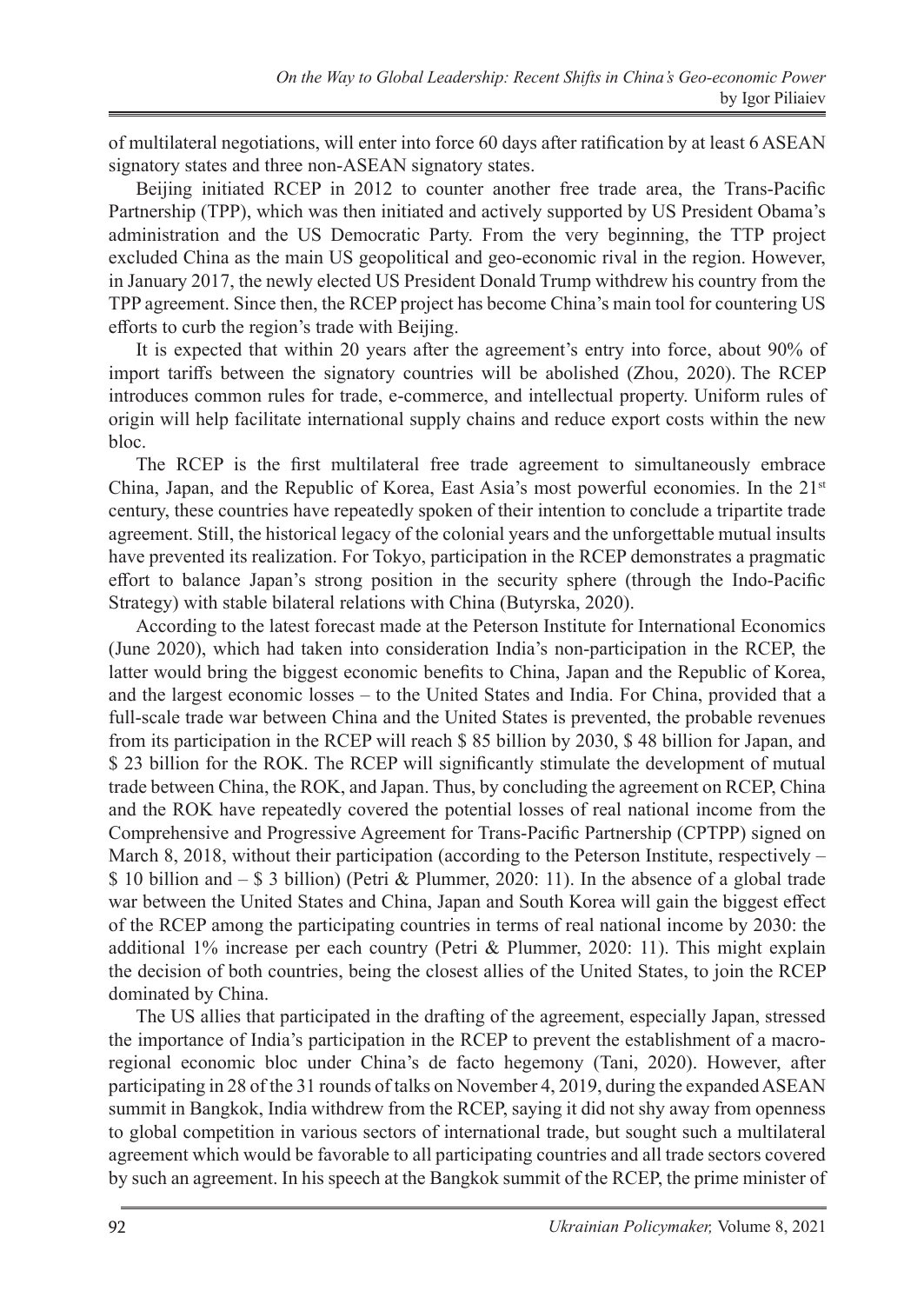India, Narendra Modi, stressed that "the present form of the RCEP Agreement does not fully reflect the basic spirit and the agreed guiding principles of the RCEP. It also does not address satisfactorily India's outstanding issues and concerns" (Mohan, 2019).

Thus, in India, the prevailing view turned up that the country had a negative balance of harms and benefits from participating in the RCEP, including the threat to the state's ability to regulate domestic policies in the public interest through granting rights to large foreign, primarily Chinese, corporations as well as forced significant concessions in the areas of reduction of protectionist import tariffs and intellectual property rights. As a result, India has effectively cut itself off from integration processes in the Asia-Pacific region in fact.

India's non-signing of the RCEP agreement could seriously jeopardize the implementation of the US strategic concept of the Indo-Pacific region friendly to American hegemony. At the same time, Japan, Australia, and New Zealand are lobbying in every possible way for the return of India, providing for a simplified procedure for its accession to the agreement, primarily to balance China's influence within the RCEP. Ukrainian expert on East Asia, Natalia Butyrska emphasizes, "There is an assumption that India may instead join the competing Comprehensive and Progressive Trans-Pacific Partnership Agreement which the Trans-Pacific Partnership (TPP) was transformed into after the United States's withdrawal in 2017, especially if the latter decides to rejoin the agreement" (Butyrska, 2020).

In general, the agreement covers four of Asia's five largest economies (except India): China, Japan, Indonesia, and South Korea as a single free trade area, making it difficult for the United States to build an alliance within its concept of the Indo-Pacific macroregion to curb China's economic, financial, and technological expansion (White House, 2021). Thus, the US East Asian allies, after signing the RCEP, are even less interested in confrontation, trade, or the Cold War with China. Accordingly, China is gaining even more effective institutional and economic levers to contain the United States in the Asia-Pacific region.

**3. Reaching an agreement at the China-EU highest political level on December 30, 2020**, after seven years of negotiations, in the conditions of a turbulent transit of power in the United States between the Trump and Biden administrations but without consulting any of them,<sup>3</sup> on *the bilateral investment pact, namely the China-EU Comprehensive Agreement on Investment.*

It is important to note that Germany, as the undisputed leader and main locomotive of the EU, during its presidency EU in the second half of 2020, made vigorous efforts to approve at the EU level the above-mentioned strategic investment agreement. Chancellor Angela Merkel personally worked actively with other EU leaders to ensure the adoption of the agreement, which the German government considers to be very profitable for the German industry (Fallon, 2021). Thus, reaching the agreement in principle on December 30, 2020, the penultimate day of the German presidency of the EU, should be seen as a significant strategic success not only for the Chinese but also for German diplomacy.

However, the China-EU investment agreement still needs approval by the European Parliament which may, as Ukrainian researcher Natalia Butyrska (2020) rightly points out, be

<sup>&</sup>lt;sup>3</sup> Despite the declared, on November 9, 2020, in his personal blog, shortly after the announcement of J. Biden's victory in the US presidential elections, the EU's foreign policy chief J. Borrell's intention: "We can … foresee an interest by the incoming Biden administration for close cooperation on China and the challenges it poses in terms of unfair trade practices, security and other issues where we both have concerns." In its justification, Brussels referred to the fact that that it had not been consulted by the Trump administration over US policy in Asia since 2017 (Hutt, 2020).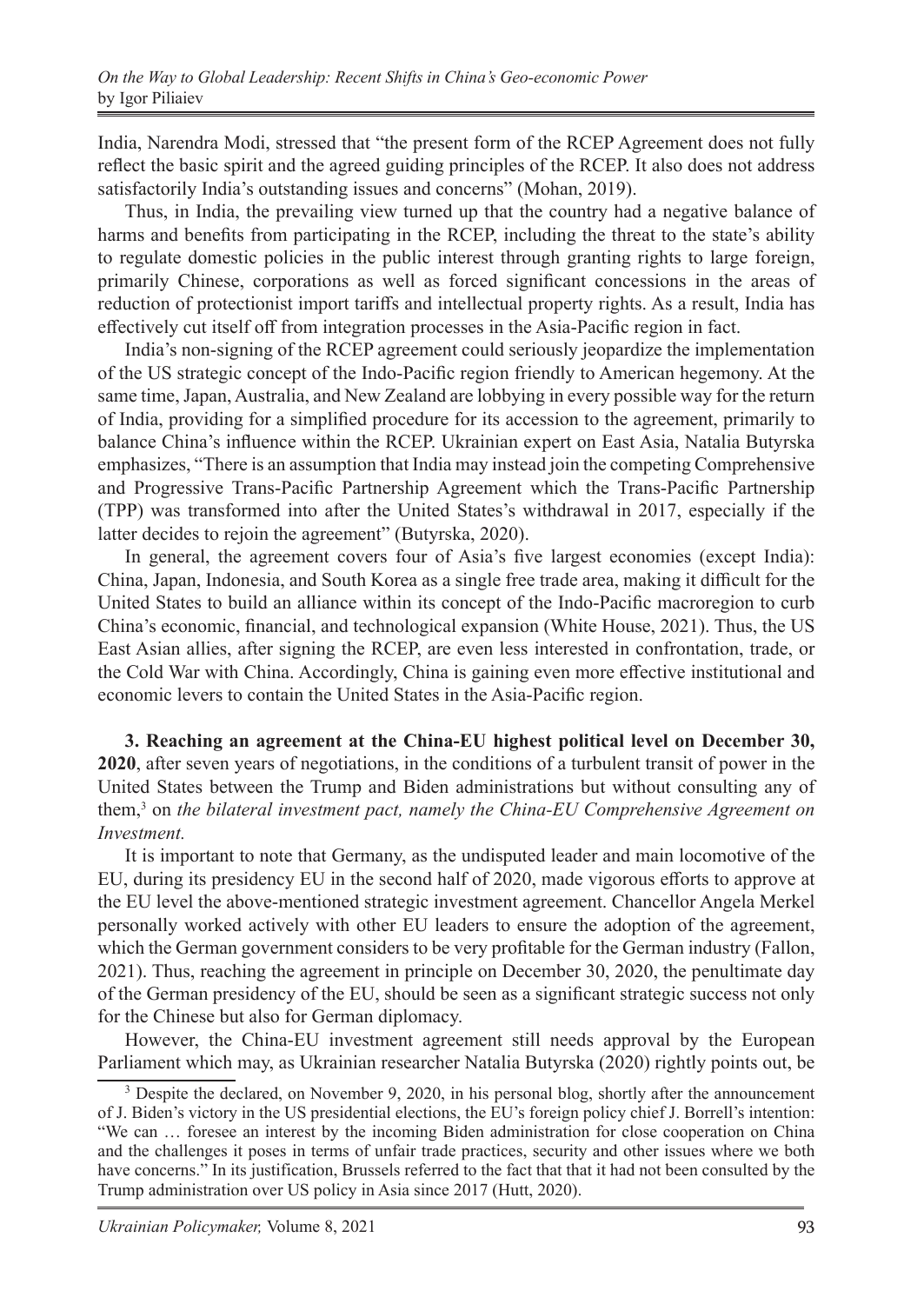opposed by some European political forces due to what they consider to be the unsatisfactory human rights situation in China.

It can be argued that over the last decade, the EU has gradually come to a more favorable and understanding approach to China which has become the EU's second-largest trading partner after the USA and the largest importer of goods to the EU (22% of the EU's total imports in 2020 against the US' share of only 12%) (Eurostat, 2021). However, this does not mean that the EU is abandoning its approach to external relations from the standpoint of "regulatory force" (Huijskens et al., 2017: 2), promoting the observance and dissemination of a liberal system of values. However, the global financial crisis and the dynamic changes in the balance of power between the poles of world politics and geo-economy have forced the EU to soften its regulatory approach to China and its attitude to China's strategic economic, financial, and institutional initiatives. The qualitative shift towards a more pragmatic and less demanding ideological and value approach emerged since the Copenhagen 2009 EU summit. For now, the EU's "Chinese strategy" actively emphasizes the principles of "involvement" and "reciprocity" (Huijskens et al., 2017: 1).

The European Union's new international trade policy strategy adopted in February 2021 is based on the principle of "open strategic autonomy" of the EU. It emphasizes "the EU's ability to make its own choices and shape the world around it through leadership and engagement, reflecting its strategic interests and values" (The European Commission, 2021: 4).

At the same time, in response to sharp criticism from some influential European politicians of the Comprehensive Investment Agreement with China, the document contains a new emphasis on ensuring labor rights and the eradication of forced labor in the implementation of economic projects with EU partners, because the agreement is not so much about strict legal obligations but rather China's intentions in these areas (Riley, 2020).

In its quest "to rebalance the bilateral trade relationship," Brussels will focus on "ensuring that China takes up greater obligations in international trade, and dealing in parallel, with the negative spillovers caused by its state-capitalist economic system" (The European Commission, 2021: 9).

However, the strategy is rather complementary to China. Unlike China, it is noteworthy that its main text does not mention either Japan or the Republic of Korea – the West's key allies in the East Asian region. Equally noteworthy is the document's lack of a promise to Taiwan as a WTO member (contained in the European Commission's previous Trade for All strategy adopted in 2015) to conclude an investment agreement with it if such an agreement is agreed with China (Dreyer, 2021).

Thus, the new EU trade policy strategy is adaptive, fully takes into consideration the new realities of world trade and significant changes in the structure of global economic and financial leadership, including the rise of China as a world superpower, which is rapidly changing the geo-economic balance of power becoming not only a leading trading partner of the EU, but also, probably in the near future, a leading investor in the EU economy. Simultaneously, significant ideological differences between Brussels and Beijing in the strategy are muted, which clearly contrasts with the ideologically colored confrontational statements about trade with China by both the old and the new US administration (White House 2021; Pompeo, 2020).

It should be noted that the ideological, value and geopolitical approaches to relations with China have many supporters in the European Parliament. The quintessence of their views was recently expressed by the chair of the European Parliament's delegation for relations with China, a co-chair of the European Green Party Reinhard Bütikofer: "In a world where geopolitics leads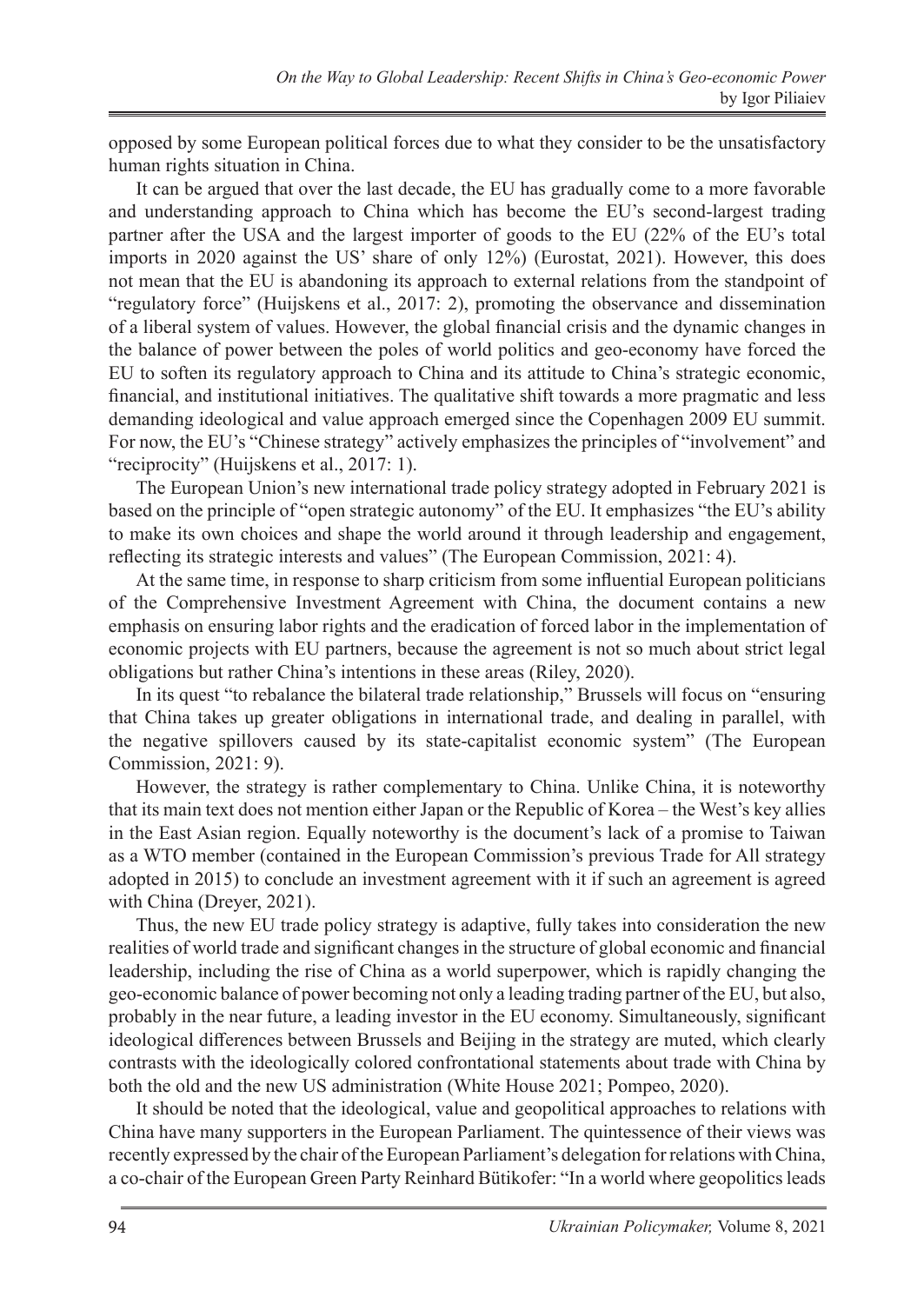geo-economics, you cannot shape your trade policy under a geo-economics rationale alone" (Dreyer, 2021). All this makes prospects for the ratification of the Comprehensive Investment Agreement by the European Parliament far from cloudless, especially given the vigorous efforts by the Joe Biden administration to consolidate and coordinate the strategic policy course of the US and the EU towards China based on shared values of neoliberal globalism (Hutt, 2020). A heated debate on the agreement between the EU member states is also to be expected. What is more in the context of Beijing's imposition in March 2021 of personal retaliatory sanctions against Bütikofer as a part of its diplomatic answer, soon after the European Union adopted a package of sanctions against China over "human rights abuses," especially in China's Xinjiang Uygur Autonomous Region, – the first sanctions against Beijing since an EU arms embargo in 1989 following the Tiananmen Square crackdown. Bütikofer himself, who has actively supported Taiwan and anti-Beijing protests in Hong Kong and Xinjiang is characterized in the PRC's pro-governmental media as an anti-China "vanguard," "promoting the "China threat" theory" (Cao & Bay, 2021).

Simultaneously, it should be noted that practically no other country followed the United States through a "trade war" with Beijing (Hutt, 2020). By the beginning of 2021, China signed 19 free trade agreements with 26 countries and regions so that the country's share of trade with free trade partners reached 35% of the PRC's total foreign trade turnover. As stated by Wang Wentao, the newly appointed in December 2020 China's Minister of Commerce, in 2021, China will "promote the construction of a new higher-level open economic system" (China's Commerce Ministry, 2021).

It is noteworthy that Wang Ventao came to the top-level nomenclature from the aerospace sector of the national defense complex, where he had worked for 16 years. This suggests that the advancement of technocrats from the high-tech spheres of the military-industrial complex is an essential component of Chinese leader Xi Jinping's modernization of the public administration system in the face of new challenges related to escalating trade disputes and, wider, a geostrategic collision between China and the USA. In this regard, the priority for the new minister will be to increase consumer demand and ensure the Chinese economy's selfsufficiency in key technology areas under the US severe sanctions against certain Chinese companies, especially in the ICT sector. Achieving this goal will be crucial to China's economic progress, including Xi's ambitious goal of doubling the PRC's gross domestic product by 2035. Wang is likely to be a key player in any trade talks with US President Joe Biden's administration, including possible negotiations on a second-phase bilateral trade agreement.

## **Geo-economic implications of US policy for the Asia-Pacific region, East Asia in particular**

For Trump's presidency, the United States has significantly lost its geo-economic position and leadership potential in the Asia-Pacific region, particularly in trade liberalization, investment environment, and economic integration. However, the role of East Asia in the world economy is of paramount importance. The region is characterized by a highly capacious market, significant trade-oriented development, a solid portfolio of preferential trade agreements, strong innovation potential, and GDP at the United States or the European Union level. East Asia is nowadays more dynamic than Europe or North America. Thus, "decoupling from it may well steer the United States onto a historic sidetrack" (Petri & Plummer, 2020: 2) that is happening in fact due to the US' withdrawal in January 2017 from the Trans-Pacific Partnership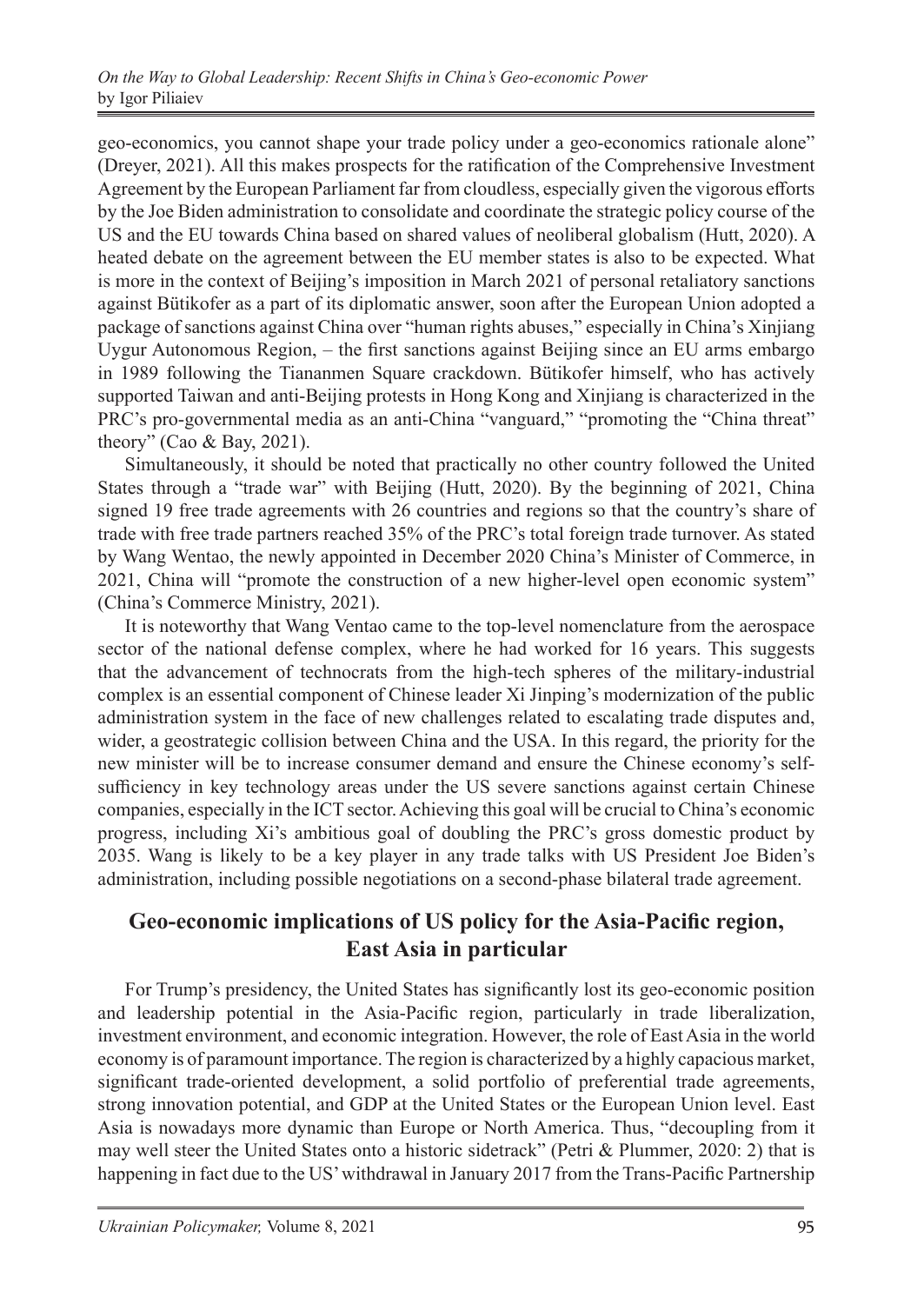Agreement and the consolidation in November 2020 of almost all East Asian economies in the format of the RCEP multilateral preferential agreement without US participation.

Unlike Donald Trump, a staunch opponent of participation in international economic integration, Joe Biden admits the possibility of the US' returning to the Trans-Pacific Partnership agreement. However, he will have to overcome the resistance of American society, set up by his predecessor against the TPP under the pretext of the threat of job losses in the United States (Butyrska, 2020)**.**

## **Geostrategic concept of the Indo-Pacific region: causality, state, and prospects**

In fact, with his impulsive decision in January 2017 to withdraw from the preferential agreement on the Trans-Pacific Partnership, Trump essentially gave the US' closest allies in the Asia-Pacific region into the "tight friendly hug" of China as a potential regional hegemon. At the same time, the positions of American exporters of wheat, beef, and many other products to the capacious markets of Japan and other APR countries have sharply weakened (Bevege, 2018; US farmers, 2018).

Under Trump's presidency, the United States has failed to sufficiently institutionalize and instrumentalize within its geostrategic concept of the Indo-Pacific region (IPR) the US-Japan-Australia-India four democracies format (Quadrilateral Security Dialogue, also known as the Quad) to contain China's military ambitions, trade and economic expansion, especially through exploiting the ASEAN countries, Japan, South Korea, India and Australia's fears about China's possible establishment of naval bases in the Indian Ocean, particularly in the Maldives,<sup>4</sup> as well as about Beijing's use of high-interest rates on its investment loans to Sri Lanka, Bangladesh, Myanmar, Pakistan, etc. that potentially threatens the debt security of those countries.<sup>5</sup> US efforts in this way to oppose the systemic implementation of China's "One Belt, One Road" (OBOR) strategic initiative by implementing long-term multi-purpose US strategic programs in the "free and open IPR" (primarily for East and Southeast Asia)<sup>6</sup> look rather like an attempt of point target reaction only, as the amount of the US respective funding is not comparable to the scale of OBOR (Morgan Stanley estimates that China's total spending on this megaproject by 2027 will amount to \$ 1.2-1.3 trillion) (Morgan Stanley, 2018).

Of particular interest from the viewpoint of the US strategy in the region is a recommendation made in 2018 by the Quadripartite Commission on the Indian Ocean Regional Security composed of representatives of the four brain centers designated respectively by the four Quad participating states: The Sasakawa Peace Foundation (Japan), Australian National University, Vivekananda International Foundation (India), and Sasakawa Peace Foundation

<sup>4</sup> So far, China has only one naval base in Djibouti.

<sup>&</sup>lt;sup>5</sup> Speaking at the Center for Strategic and International Studies (CSIS) in Washington in October 2017, US Secretary of State Rex Tillerson explicitly called China's policy a threat to the economic order in the Asia-Pacific region.

<sup>6</sup> Particularly, in July 2018, the United States allocated \$ 113 million for infrastructure development in the Indo-Pacific region. On November 13, 2018, at a meeting in Tokyo between US Vice President M. Pence and Japanese Prime Minister S. Abe, it was decided to create a joint fund of \$ 70 billion to invest in "quality infrastructure" projects for ITR countries. Also in November 2018, at the Asia-Pacific Economic Cooperation (APEC) summit, the United States announced the allocation of \$ 300 million to BIMSTEC (The Bay of Bengal Initiative for Multi-Sectoral Technical and Economic Cooperation) that will allow the South and Southeast Asia countries to receive information from partners about shipping and possible threats in the region (Lebedeva, 2019).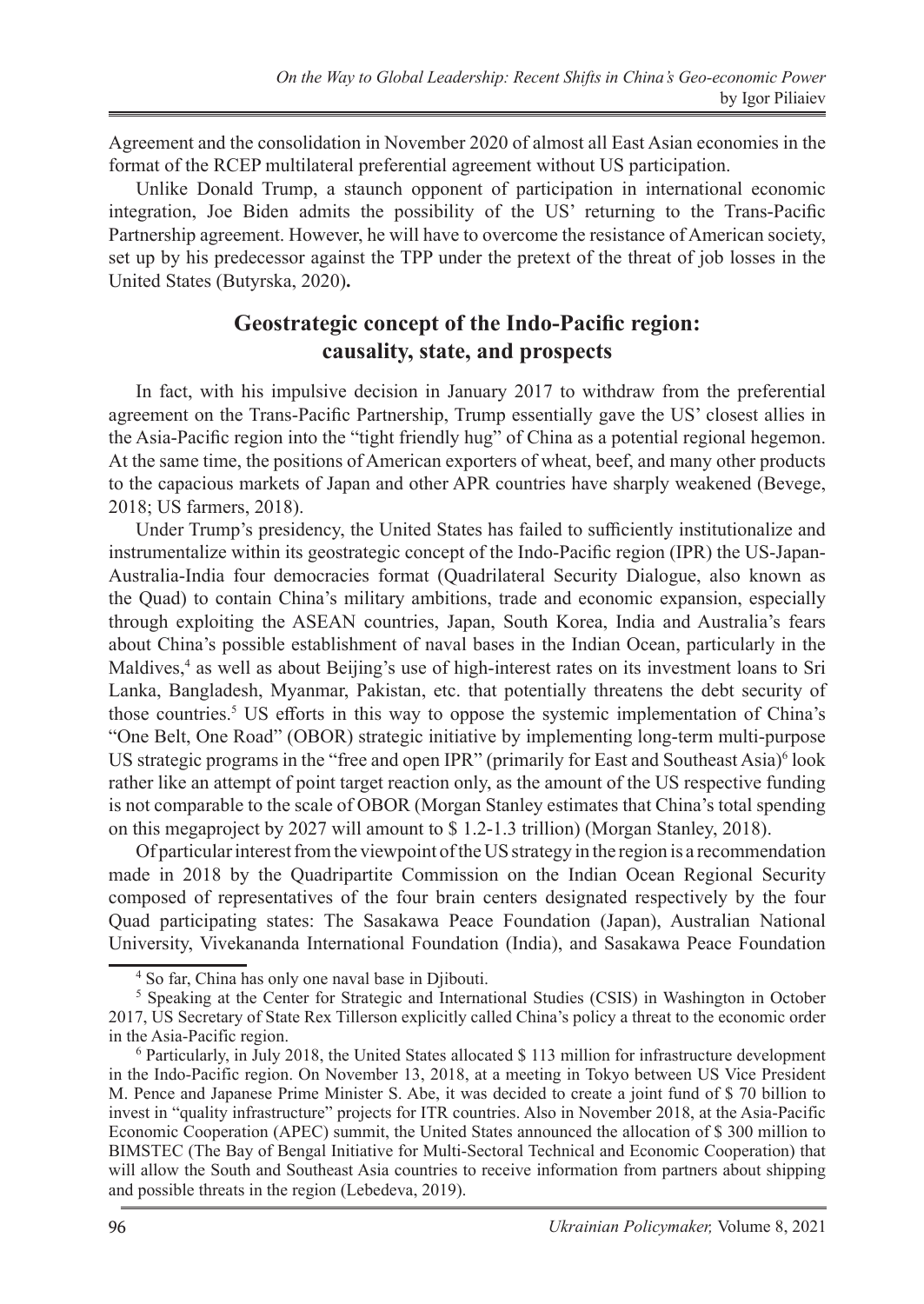USA. The Commission recommended that Japan and the United States consider participating in the Asian Infrastructure Investment Bank to promote implementing high standards in projects involving China and to develop, within the AIIB projects framework, their economic cooperation with other regional partners, including Australia and India (The Quadripartite Commission, 2018: 15). Under the incumbent US President Joe Biden, the above Quadrilateral Security Dialogue will undoubtedly be continued and intensified.

After the advent of the Biden administration, which professes the values and principles of neoliberal globalism and strives to steadily defend the US global hegemony, Washington has emphasized its geopolitical and geo-economic concept of the Indo-Pacific as a net structure of the US allies and strategic partners – primarily India, Japan, South Korea, Taiwan, Singapore, Australia, and New Zealand – to contain China as its main strategic rival's "hard" and "soft" power. As the new American leader stressed shortly after the inauguration in his keynote speech at the virtual meeting of the 2021 Munich Security Conference: "I believe in the global system Europe and the United States, together with our allies in the Indo-Pacific, worked so hard to build over the last 70 years" (White House, 2021).

However, given the above global geo-economic shifts and changes in the architecture of global economic and financial leadership, it is difficult to disagree with the opinion of a prominent South Korean political scientist Chung Min Lee: "Despite the resounding assurances that America is back – in a more recognizable way – Biden's presidency is unlikely to fundamentally alter the global balance of power in a way that will fully restore US supremacy" (Chung, 2021).

A large-scale public opinion poll (more than 15,000 respondents) conducted in late November – early December 2020 in 11 European Union countries by a German sociological company Datapraxis and the international research and data analytics group YouGov (headquartered in London) on behalf of the European Council on Foreign Relations, testified: most Europeans (68%) believe that China will become more powerful than the United States over the next 10 years. Moreover, they are skeptical of US efforts to curb China's rise. At the same time, Europeans prefer their countries to remain neutral in a possible US conflict with China or Russia. And the Europeans consider Germany, not the United States, to be their most important strategic partner (Krastev & Leonard, 2021).

On its part, the post-Brexit United Kingdom's government has officially declared in March 2021 its will "to adapt to China's growing impact on many aspects of our lives as it becomes more powerful in the world," especially to "invest in enhanced China-facing capabilities, through which we will develop a better understanding of China and its people," as well as the pragmatic determination to "continue to pursue a positive trade and investment relationship with China," even while reacting to the "systemic challenge that it poses to our security, prosperity and values" (HM Government, 2021: 22).

The unprecedented success of China and East Asian "dragons" in the fight against the coronavirus pandemic in 2020 proved the viability of rationalist Confucian models of social organization, which prefer community values, consensus, dialogue, a reasonable compromise, cooperation over the ego cult, zero-sum policy, the desire to resolve disputes with the "Other" by force, the imposition on the latter one's values and patterns of life.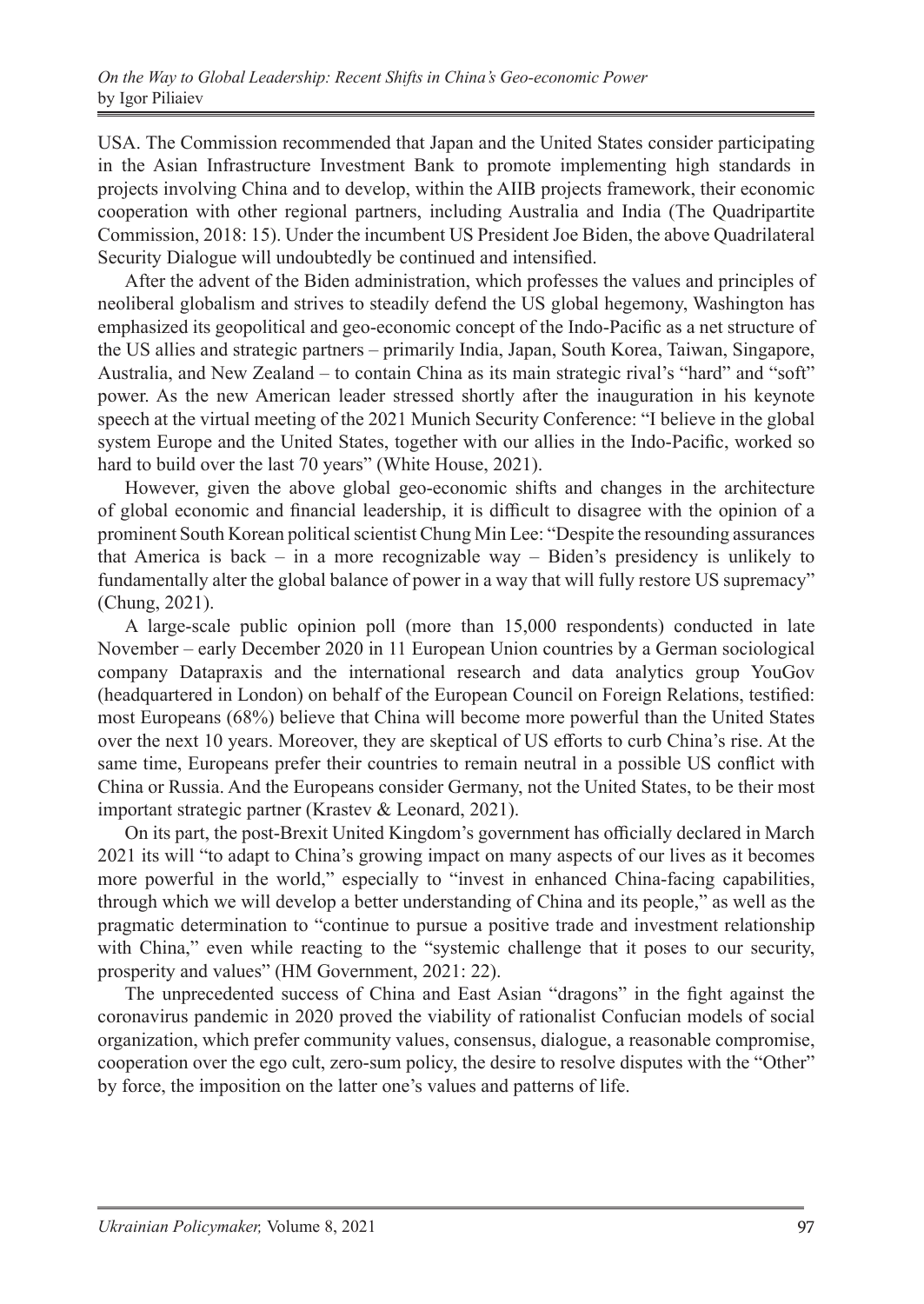## **Conclusions**

An important feature of Beijing's regional and geo-economic policy is a particular emphasis on the multilateral format of relations and normative regulation. After all, international negotiations in a multilateral format often have a better chance of success in addressing the acute challenges of modern development than bilateral formats. This is particularly true in Asia, where regional integration institutions have much greater potential for improvement than, for example, within the EU, which in recent years, especially after Brexit and the coronavirus pandemic challenges, has faced some "integration fatigue."

The AIIB, initiated and systemically controlled by China, is perceived by the many Member States not only as a multilateral development bank but also as a new institutional center for geostrategic decision-making, as an institutional platform for informal multilateral intergovernmental financial and economic policy coordination, as a new global financial center (Piliaiev, 2020).

In both the geopolitical and geo-economic contexts, the RCEP idea has been promoted by Beijing as an alternative to the Trans-Pacific Partnership in the context of the China-US struggle for influence in Asia-Pacific – the key region for global leadership in the  $21<sup>st</sup>$  century. The RCEP agreement covers four of the five (excluding India) biggest Asian economies: China, Japan, Indonesia, and South Korea, making it problematical for the US to build, based on the latter's Indo-Pacific macro-region concept, an alliance to curb China's economic, financial, and technological expansion.

At the same time, despite ideological disputes and the recent exchange of limited sanctions between Brussels and Beijing, there is a geostrategic rebalancing of the EU's trade, economic, and investment policies to the Confucian East, which has demonstrated the powerful potential and high efficiency of its public, social and business management in the fight against the COVID-19 pandemic and remains the region of the world's highest socio-economic dynamics.

Since the Biden administration (which professes the values and principles of neoliberal globalism and seeks to unwaveringly defend the USA and West's hegemony in the process of globalization) came to power in the United States, Washington has been emphasizing its geopolitical and geo-economic concept of the Indo-Pacific region as a consolidated USled network of allies and strategic partners – primarily India, Japan, South Korea, Taiwan, Singapore, Australia and New Zealand – to contain its main strategic rival China's "hard" and "soft" power.

At the same time, if a strategic agreement is reached between China and the United States, a cooperative ("a diarchy of global superpowers") scenario cannot be ruled out, although, at least in the short term, China's accession to the CPTPP or the US' accession to the RCEP seems unlikely to happen.

# & **References**

- Asian Infrastructure Investment Bank (2021) *The Asian Members and Prospective Members of the Bank*. The AIIB's official website. As of 29 January 2021. Available online: https:// www.aiib.org/en/about-aiib/governance/members-of-bank/index.html
- Babones, Salvatore, John H. S. Åberg and Obert Hodzi (2020) China's Role in Global Development Finance: China Challenge or Business as Usual? *Global Policy*. Volume 11, Issue 3, 326-335. https://doi.org/10.1111/1758-5899.12802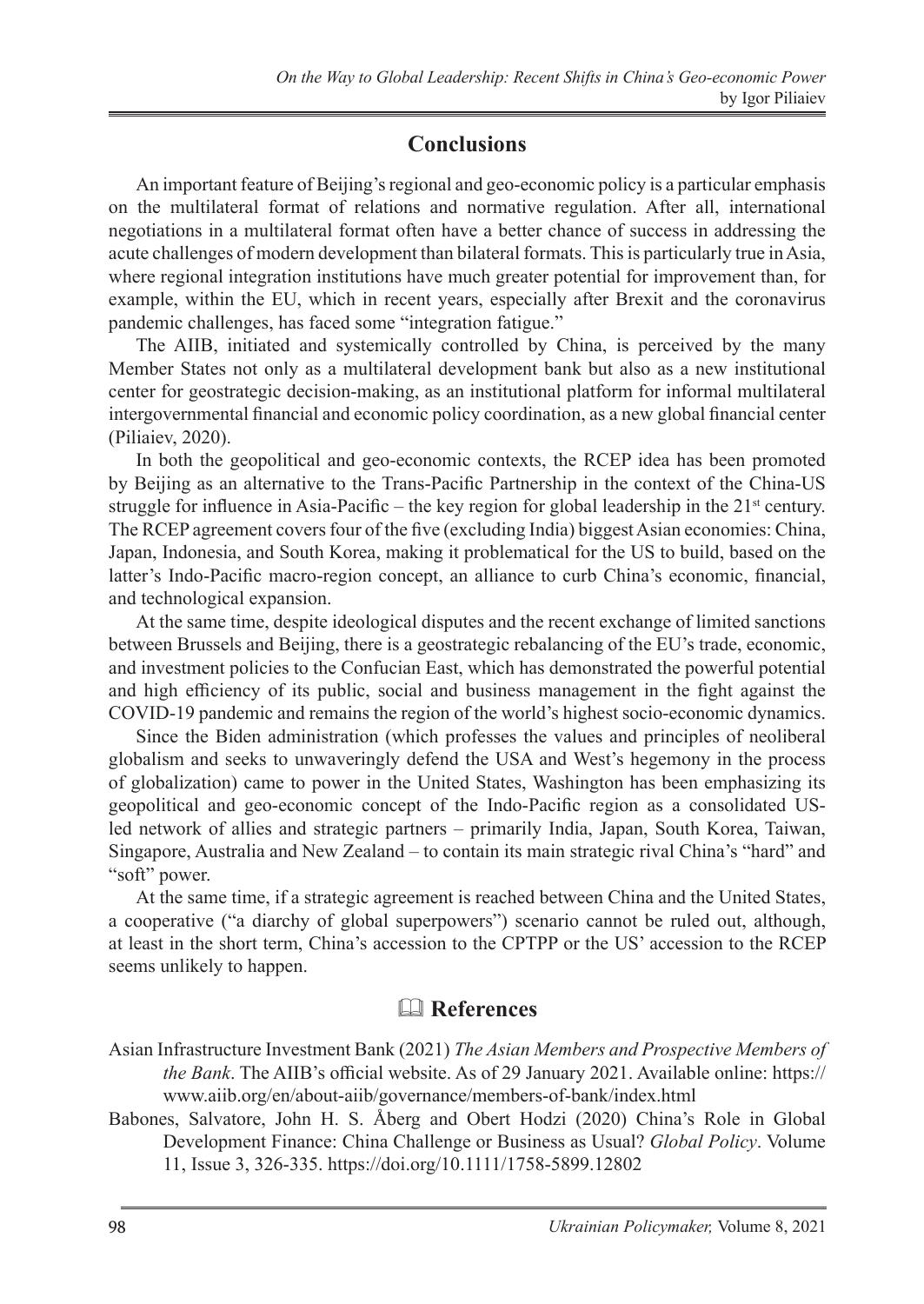- Bevege, Alison (2018) Pacific trade pact takes off with tariffs cut in six nations. *Reuters*. December 30. Available online: https://www.reuters.com/article/us-trade-tppidUSKCN1OT00C
- Butyrska, Natalia (2020) Contours of the post-Covid world. *Dzerkalo tyzhnya*. November 19. Available online: https://zn.ua/ukr/international/konturi-postkovidnoho-svitu.html (In Ukrainian)
- Cao, Siqi, and Yunyi Bai (2021) No. 1 on China's sanction list, MEP Reinhard Bütikofer, should have been sanctioned earlier: senior expert. *Global Times*. March 23. Available online: https://www.globaltimes.cn/page/202103/1219146.shtml
- China's Commerce Ministry says it will focus on early implementation of RCEP, China Japan – S. Korea FTA talks in 2021 (2021) *Global Times.* January 8. Available online: https://www.globaltimes.cn/page/202101/1212200.shtml
- Chung, Min Lee (2021) Looking beyond the North in South Korean foreign policy. *East Asia Forum*. Available online: https://www.eastasiaforum.org/2021/04/05/looking-beyondthe-north-in-south-korean-foreign-policy/
- Constitution of Ukraine. Preamble (2020) *Official web portal of the Parliament of Ukraine*. Available online: https://zakon.rada.gov.ua/laws/show/254%D0%BA/96- %D0%B2%D1%80#Text (In Ukrainian)
- Cook, Malcolm (2019) AIIB vs ADB Memberships: Larger and Smaller. *ISEAS Commentary*. No. 109. Singapore: Yusof Ishak Institute. Available online: https://www.iseas.edu.sg/ media/commentaries/aiib-vs-adb-memberships-larger-and-smaller-by-malcolm-cook/
- Dreyer, Iana (2021) Interview: Pursuing the bigger picture in Asia. *Borderlex*. February 9. Available online: https://borderlex.net/2021/02/09/interview-pursuing-the-biggerpicture-in-asia/
- Eurostat (2021) *Trade in goods by top 5 partners, European Union, 2020 (in %).* Luxembourg City. Available online: https://ec.europa.eu/eurostat/cache/infographs/trade/trade\_2020/
- Fallon, Theresa (2021) The Strategic Implications of the China-EU Investment Deal. *The Diplomat.* January. Available online: https://thediplomat.com/2021/01/the-strategicimplications-of-the-china-eu-investment-deal/
- Helleiner, Eric, and Hongying Wang (2018) Limits to the BRICS' Challenge: Credit Rating Reform and Institutional Innovation in Global Finance. *Review of International Political Economy*. Volume 25, Issue 5, 573-595. https://doi.org/10.1080/09692290.2 018.1490330
- HM Government (2021) *Global Britain in a competitive age: The Integrated Review of Security, Defence, Development and Foreign Policy*. London. Available online: https://www. gov.uk/government/publications/global-britain-in-a-competitive-age-the-integratedreview-of-security-defence-development-and-foreign-policy#:~:text=Global%20 Britain%20in%20a%20Competitive%20Age%2C%20the%20Integrated%20 Review%20of,we%20will%20take%20to%202025
- Huijskens, Fleur, Richard Turcsanyi, and Balazs Ujvari (2017) The EU in the AIIB: taming China's influence from within. *Security Policy Brief*. No. 86. Brussels: EGMONT -Royal Institute for International Relations.
- Hutt, David (2020) EU-China deal may give Biden's team more options. *Asia Times.* December 31. Available online: https://asiatimes.com/2020/12/eu-china-deal-may-give-bidensteam-more-options/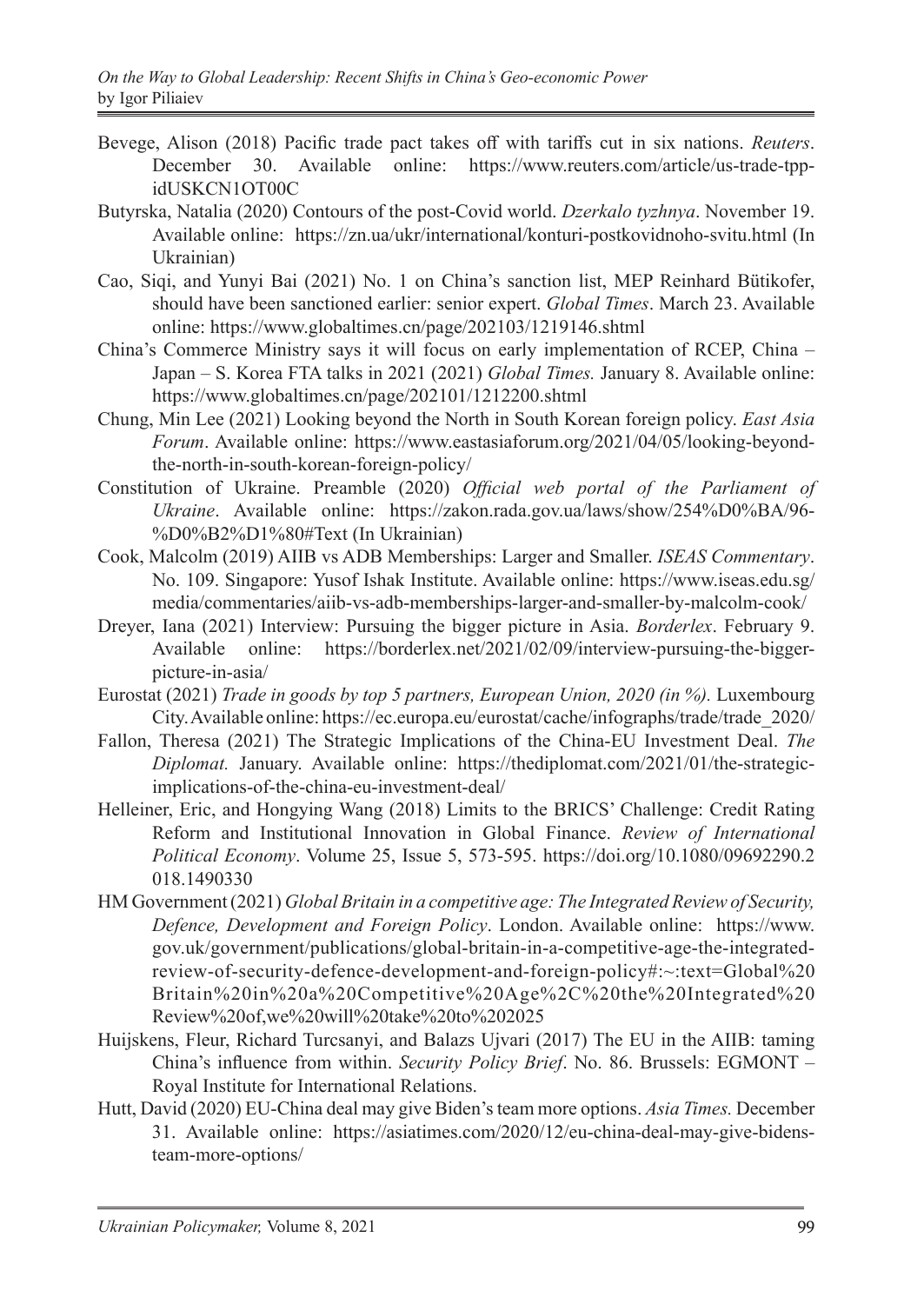- Jacques, Martin (2012) *When China Rules the World: The End of the Western World and the Birth of a New Global Order*. 2nd Edition. Penguin Books.
- Krastev, Ivan and Mark Leonard (2021) *The crisis of American power: How Europeans see Biden's America*. Berlin: The European Council on Foreign Relations. Available online: https://ecfr.eu/publication/the-crisis-of-american-power-how-europeans-see-bidensamerica/
- Lebedeva, Nina (2019) Why has the USA-Japan-Australia-India format intensified? *Novoye vostochnoye obozreniye.* February 4. Available online: https://ru.journal-neo. org/2019/02/04/pochemu-format-ssha-yaponiya-avstraliya-indiya-aktivizirovalsya/ (In Russian).
- Mohan, Geeta (2019) India decides not to join RCEP agreement, Modi says deal does not address our concerns. *India Today*. November 4. Available online: https://www.indiatoday.in/india/story/india-pm-modi-decide-to-not-join-rcepagreement-1615655-2019-11-04
- Morgan Stanley (2018) *Inside China's Plan to Create a Modern Silk Road*. New York. Available online: https://www.morganstanley.com/ideas/china-belt-and-road
- Petri, Peter A., and Michael G. Plummer (2020). *East Asia decouples from the United States: Trade war, COVID-19, and East Asia's new trade blocs (Working paper).* Washington, D.C.: Peterson Institute for International Economics. Available online: https://www. piie.com/publications/working-papers/east-asia-decouples-united-states-trade-warcovid-19-and-east-asias-new
- Piliaiev, Igor (2020) Asian Infrastructure Investment Bank: role and trends of influence on the international financial system. *Economy of Ukraine.* Issue 7 (704): 88-107. https://doi. org/10.15407/economyukr.2020.07.088
- Riley, Charles (2020) Europe strikes major investment deal with China despite US concerns. *CNN Business.* December 30. Available online: https://edition.cnn.com/2020/12/30/ business/eu-china-investment/index.html
- Tani, Shotaro (2020) India stays away from RCEP talks in Bali. *Nikkei Asian Review*. February 4. Available online: https://asia.nikkei.com/Economy/Trade/India-stays-away-from-RCEP-talks-in-Bali.
- The European Commission (2021) *Trade Policy Review An Open, Sustainable and Assertive Trade Policy. Communication from the Commission to the European Parliament, the Council, the European Economic and Social Committee and the Committee of the Regions*. Brussels. February 18. Available online: https://trade.ec.europa.eu/doclib/ docs/2021/february/tradoc\_159438.pdf
- The Quadripartite Commission on the Indian Ocean Regional Security (2018) *Policy Recommendations*. Tokyo: The Sasakawa Peace Foundation in cooperation with Australian National University, Vivekananda International Foundation, Sasakawa Peace Foundation USA.
- US farmers "helpless" as TPP boosts Aust (2018). *SBS News*. December 29. Available online: https://www.sbs.com.au/news/us-farmers-helpless-as-tpp-boosts-aust
- White House (2021) *Remarks by President Biden at the 2021 Virtual Munich Security Conference*. Washington. February 19. Available online: https://www.whitehouse.gov/ briefing-room/speeches-remarks/2021/02/19/remarks-by-president-biden-at-the-2021 virtual-munich-security-conference/